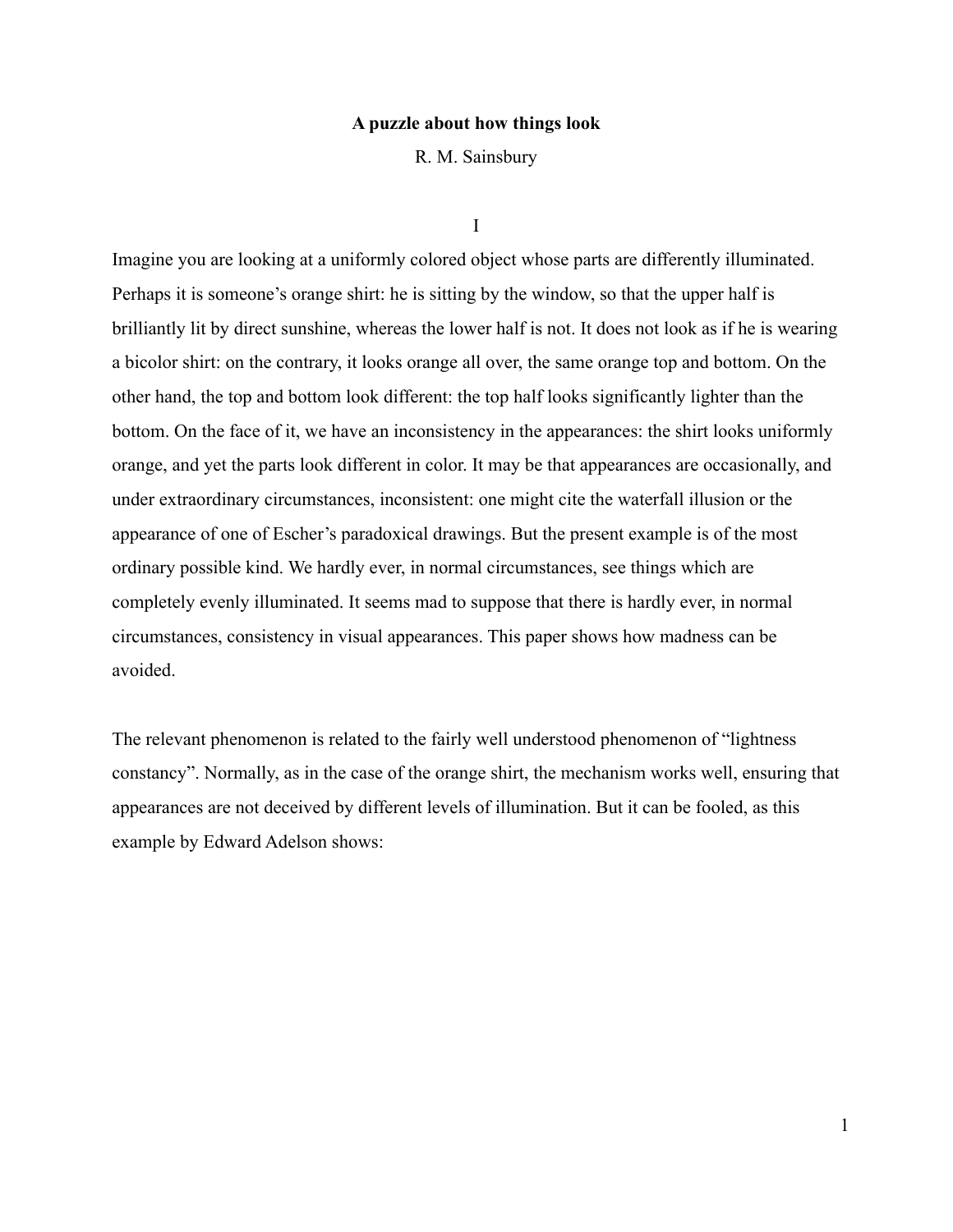

©1995, [Edward H. Adelson](http://web.mit.edu/persci/people/adelson/index.html) *[http://web.mit.edu/persci/people/adelson/checkershadow\\_illusion.html](http://web.mit.edu/persci/people/adelson/checkershadow_illusion.html)*

The very mechanism which makes the orange shirt look uniform makes squares A and B look disparate, though they are the same shade of grey (check the image on the right). In this case, the visual system provides no correction, and we have an illusion: in no sense and in no way do these squares look the same grey in the figure on the left. By contrast, in the case of the orange shirt, vision appears to deliver two verdicts, both in some sense correct: that the shirt is uniform orange, and that the two regions differ in color.

The experience of the orange shirt is one we intuitively wish to count as veridical. There is no illusion, not the slightest tendency to form a false belief, and no sense of a divergence between appearance and reality. Yet on natural accounts of veridicality, we can shift the inconsistency from within the appearance into reality itself.

V1: If an object, *x*, looks F, this experience is veridical iff *x* is F.

V2: If objects *x* and *y* look different in color, this experience is veridical iff *x* and *y* are different in color.

These principles about veridicality, given our assumptions about looks stated by (1) and (2) below, transport the inconsistency from within appearance into the world of fact:

- 1. The shirt looks uniformly orange.
- 2. The upper and lower parts of the shirt look different in color.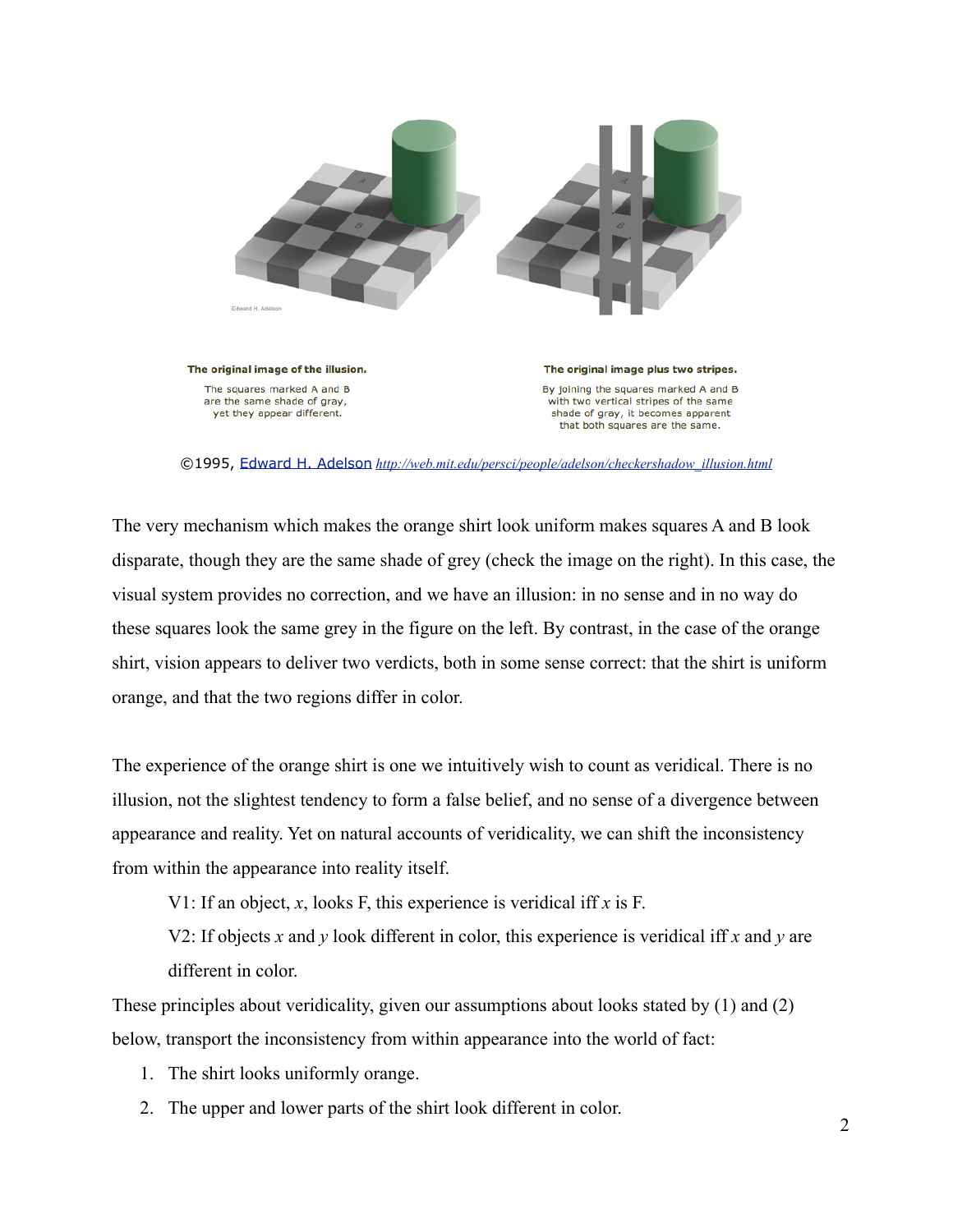- 3. The experiences which make (1) and (2) true are veridical.
- 4. The shirt is uniformly orange. (1, 3, V1)
- 5. The upper and lower parts of the shirt are different in color. (2, 3, V2)

The inconsistency between (4) and (5), a consequence of seemingly platitudinous premises, is the puzzle about how things look which this paper addresses.

It is not difficult to come up with a redescription of the situation which has no obvious gaps yet which contains no inconsistency. The shirt looks to be uniform in color, though the plainly visible different levels of illumination ensure that different shades are presented. In the end, such redescriptions hold the solution. But just as they stand, they do not tell us what is wrong with the original way of putting things: the shirt looks uniformly orange all over, yet the top part looks different in color from the bottom. In addition to providing a consistent redescription, a proper account should show how and why (if at all) the original description goes wrong.

## II

Any attempt to avoid inconsistency will consider the possibility that we have ambiguity or some similar phenomenon. In particular, it might be suggested that a familiar distinction between socalled epistemic and phenomenal senses of "look" should be brought to bear on our puzzle. "Look" in its phenomenal sense is supposed to be used merely to report appearances, not things we infer from them, whereas "look" in its epistemic sense reports the result of an appearancebased inference. A standard example of the latter is

6. The neighbors look to be away

which, if true, does not involve seeing the neighbors, and so cannot be regarded as a report of their visual appearances. Rather, I see other things (the overstuffed mailbox and empty garage), and these present appearances on the basis of which I infer the absence of neighbors.

It is fairly hard to find a clear candidate for an epistemic "look" which is followed simply by an adjective (like "orange"), or adjective phrase (like "uniformly orange"). In (6), "look" is followed by a verb in the infinitive. This might prompt the thought that in the following pair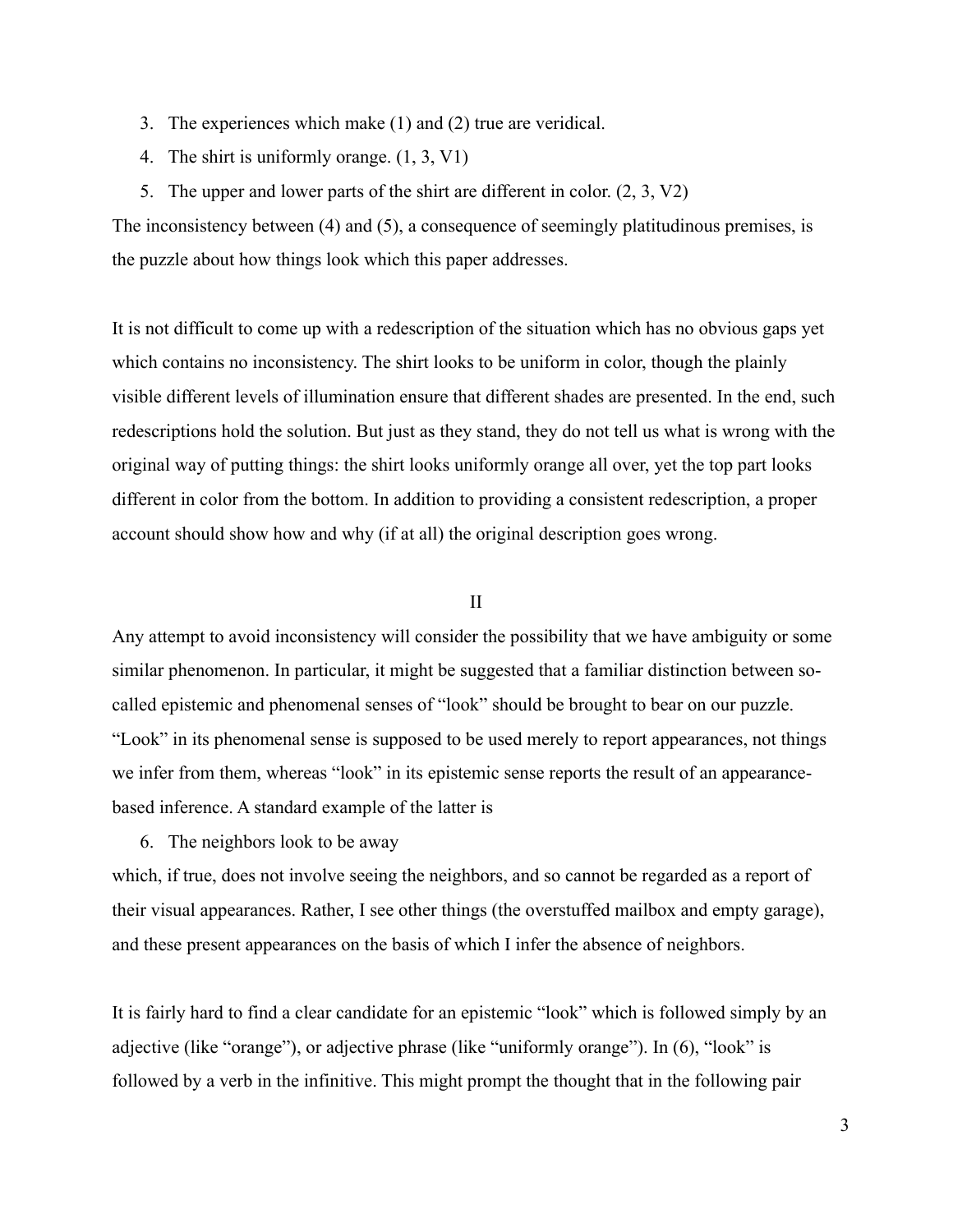- 7. The shirt looks uniformly orange
- 8. The shirt looks to be uniformly orange

(8) represents an epistemic rather than a phenomenal "look". This would be offered as an interpretation of (1), (2) would be interpreted phenomenally, and our contradiction in appearance would disappear. The conflict would be of a common enough kind, between how things look and how we are inclined to judge them to be.

This easy solution does not work. First, it is clear that "looks" plus infinitive can be used to make phenomenal as opposed to epistemic reports. Seeing a Müller-Lyer puzzle, it seems quite proper to say that the lines look to be different in length, even if one has not the slightest disposition to believe that they are different in length. Second, it is clear that both (7) and (8) can properly be used to make purely phenomenal reports. The aim in both cases may properly be simply to describe the visual appearances, and not to say what one has inferred. Similar points hold for associated constructions, for example "looks like" and "looks as if". Even when an epistemic interpretation has been set aside, we can still generate an apparent inconsistency with phenomenal readings.

The different appearance of, on the one hand, a two-colored shirt and, on the other, a uniformly colored shirt differentially illuminated is fairly hard to describe in words, and considerable painterly skill is required to represent it on canvas. (Leonardo da Vinci said: "light and shade should blend without lines or borders, in the manner of smoke" (*Notebooks* §492). Adelson (1995) says that the relatively gentle luminosity gradient generated by shadows is an important cue.) The difference, however exactly it is cued, is quite apparent: it is a difference in appearances, and is clearly phenomenally available. We can normally easily tell just by looking which case we are dealing with. In my envisaged situation, the shirt looks uniformly orange, and looks to be uniformly orange, and looks as if it is uniformly orange, and looks very different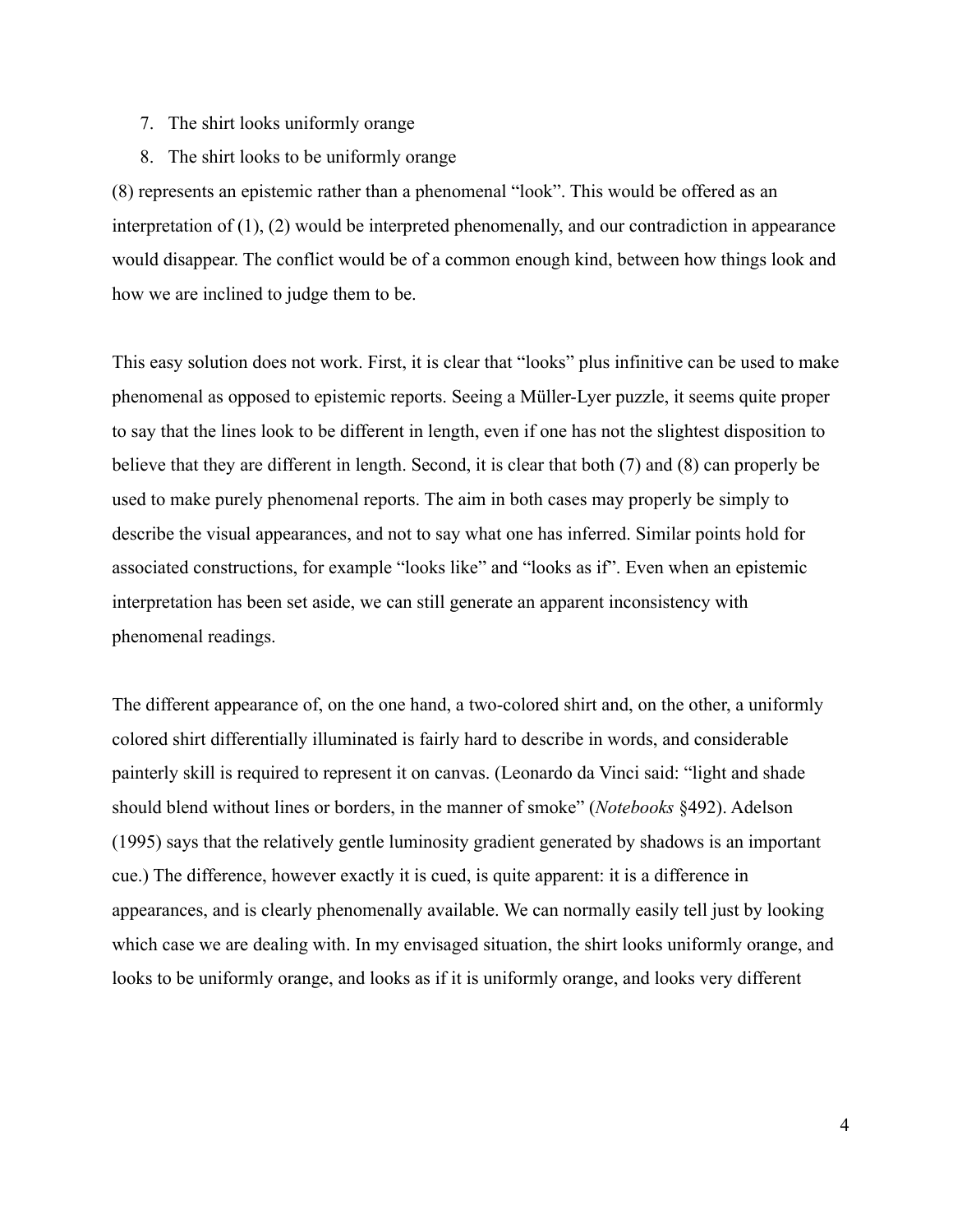from a two-colored shirt.<sup>[1](#page-4-0)</sup> We cannot use the distinction between epistemic and phenomenal senses of "looks" to undermine our determination to affirm (1), understood as a phenomenal report.

We would have a flat contradiction in appearances if the following was true:

9. The shirt looks (to be) non-uniform orange.

But this seems not to be so, especially if the parentheses are deleted. (9) looks made for reporting the case in which the shirt looks multi-colored, and that is not how the shirt looks. Bearing this in mind, we need to reexamine (2) itself:

The upper and lower parts of the shirt look different in color.

We need to understand how the parts of the shirt could look that way, without the shirt looking non-uniform. The explanation seems to be this: sometimes colors appear as colors of surfaces, and sometimes they do not. When they appear as colors of surfaces, the surfaces appear to be colored. But when colors appear as, for example, colored lights, the appearance is not as of a colored surface. I suggest that the explanation of the consistency in the appearances reported by (1) and (2) is that (2) need not be understood as reporting a difference of apparent surface color, as opposed to a difference in apparent color; whereas it is very difficult to understand (1) except as reporting on an apparent surface color.

The upper and lower parts of the shirt look different in color, but do not look to be of different colors. They present different colors, but do not present surfaces as differing in color. The inconsistency in appearance is revealed as illusory. But this is not the end of the story, for the proposed interpretation of (2) does not show it to be false; on the contrary, the interpretation explains what makes (2) true. So if the veridicality principles (V1) and (V2) are correct, we still have an inconsistency, one that cannot be ignored, for it is an inconsistency in fact: the inconsistency of (4) and (5).

<span id="page-4-0"></span><sup>&</sup>lt;sup>1</sup> The infinitive is needed whenever something non-adjectival follows "looks": "looks to be a car", "looks to be dancing". Adjectives can feature as complements to forms of the verb "to be" ("is orange"), and can also be attached directly to nouns ("orange shirt"); this may explain why they can either directly follow "look" or else be part of the infinitive construction.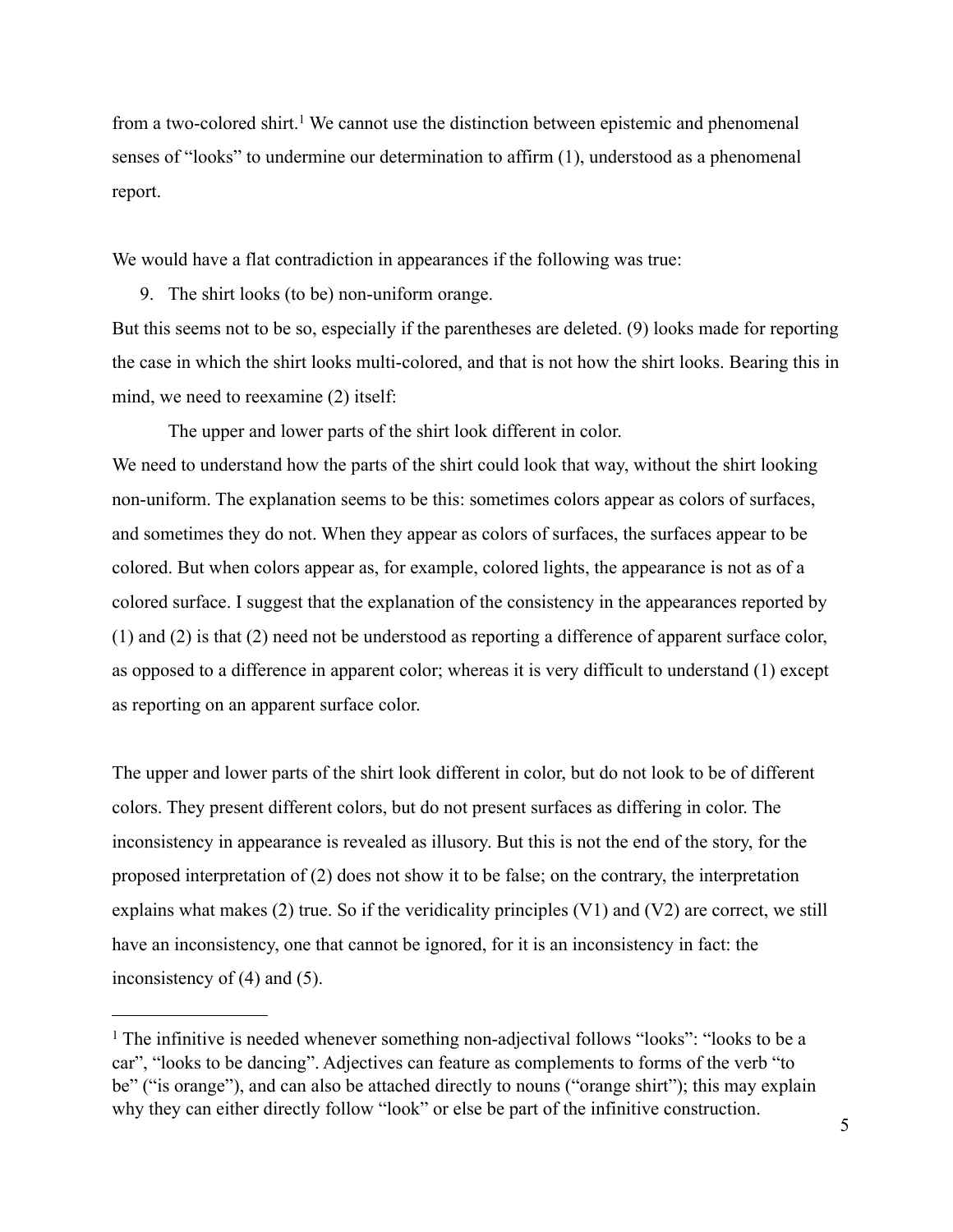III

With the distinction between surface colors and others in hand, we are going to need more than one principle of veridicality: at a minimum, one which says that surface looks are veridical just when a surface has the apparent color in question, and another which says that the appearance of a color is veridical just when that color is present, not necessarily as a surface color.

A surface color is simply the color possessed by some surface. For color-sighted people, seeing a colored object in suitable circumstances gives rise to an appearance which is not only the appearance of a surface color, but an appearance which is distinctive of surface colors. Typically, the appearance to which a surface color gives rise is manifestly different from the appearance to which a non-surface color gives rise: when we see colored light, or see the sky, or see water underwater, or water from above at night when it is illuminated from below, or a work of James Turrell, it does not look as if we are seeing a colored surface. In seeing something whose surface is red, one typically sees the color red, and also sees the surface as red (it looks red). But one may see a color without seeing anything looking like a surface of that color: looking at the sky on a clear day, it looks blue, but it does not look as if the sky, or anything else, has a blue surface. Awareness of a color as a color of a surface guarantees awareness of that color, but the converse does not hold.

When we think about the color-appearances of colored objects, we naturally think about surface color. This is what underlies (V1) (If an object, *x*, looks F, this experience is veridical iff *x* is F). Typically when we ascribe a color to an object with colored surfaces, we think of our ascription as true iff a surface has the color we ascribe. It was in the nature of our example that this did not lead to trouble with the claim that the shirt looked uniformly orange. We took the reported experience to be an experience in which surface color is manifest. Veridicality was accordingly assumed to consist in the manifest surface color being the color of the shirt's surface. For some kinds of colors with which we are presented, including those presented as non-surface colors, this account of veridicality will be inappropriate. This includes the case in which the shirt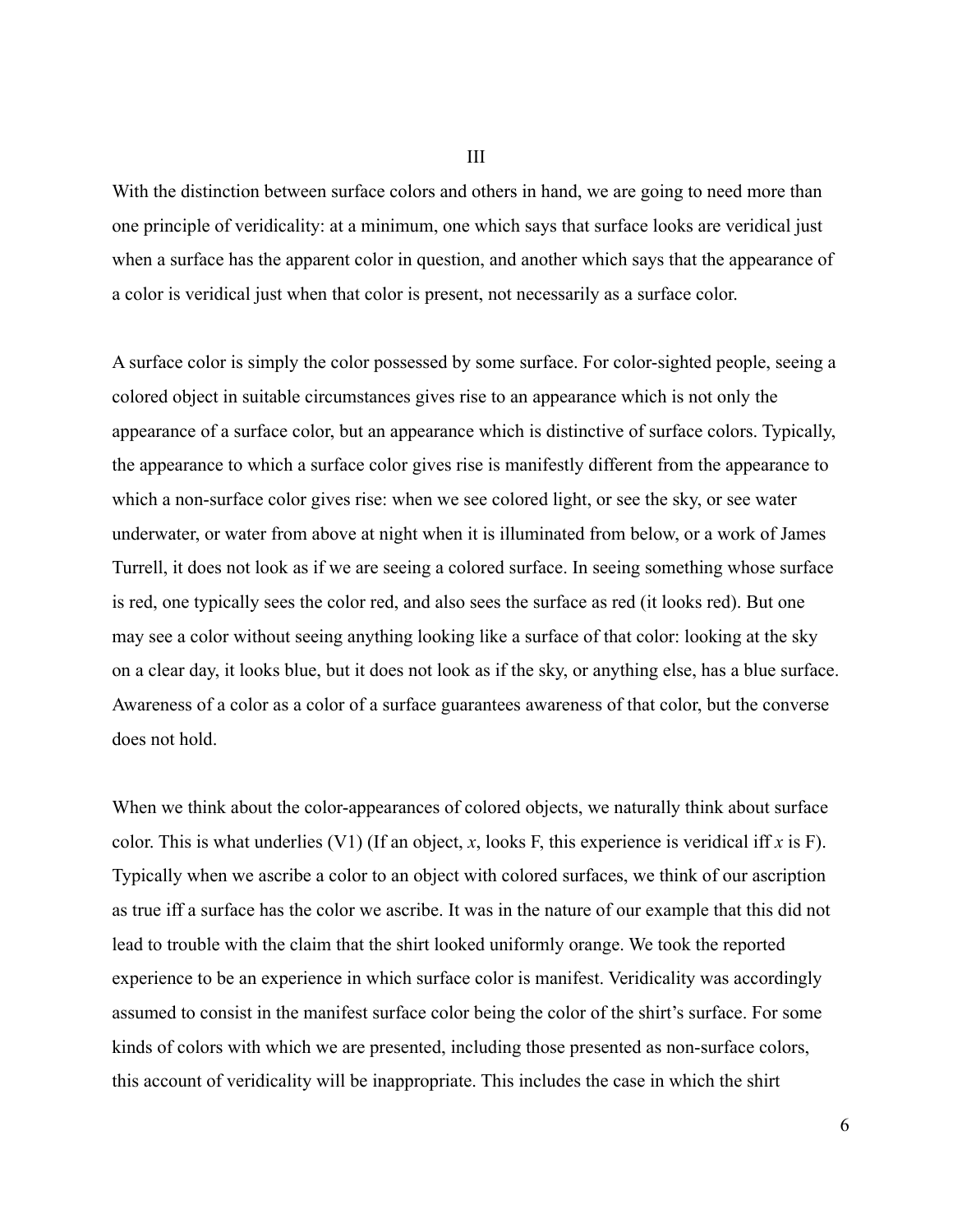presents different colors, though not as surface colors. These are colors which do not look to be possessed by any surface. That is how things are with the apparently lighter upper part of the shirt and the apparently darker lower part.

The point can be made in more detail by moving away from English to an extension of English which has no word "looks" but a number of word-forms on the pattern "X-looks". Here are three of these unfamiliar words, with approximate English equivalents alongside. "F" is to be replaced by a word for a color or shade of color.

| $x$ S-looks F | $x$ looks as if it has an $F$ surface                                        |
|---------------|------------------------------------------------------------------------------|
| $x$ V-looks F | $x$ looks like a volume suffused with color $F$                              |
| $x$ P-looks F | $ x$ presents a color that looks F, though x neither S-looks F nor V-looks F |

The table is not supposed to be complete. For example, the "V-looks" category may need subdivision, to deal with the different looks of dyed water and water illuminated by colored light; and further main categories may need to be added.

The sky V-looks blue, but does not S-look blue (no surface is visible). A ripe tomato typically Slooks red, even when nothing V-looks red. If we merely shine a magenta light on a piece of white card, the card continues to S-look white, even though it also P-looks magenta. Unless we take a lot of care, the result of our illumination is just to make the card look to be a white card with magenta light shining on it. (With care, we can make the card S-look magenta.) This example would tend to generate an apparent inconsistency in appearance when described in ordinary English, for we might incline to say that the card with the magenta light shining on it looked white (all over) and also looked magenta (all over); these colors are exclusive. The veridicality conditions for S-looking and V-looking are clearly distinct, so something (e.g. the sky) can Vlook F without S-looking F (or anything else). One might at first think that P-looking cannot fail to be veridical, but there is no guarantee of this. For all I know, if one suffers from jaundice, white things present a pale yellow appearance without S-looking yellow. (This may not be how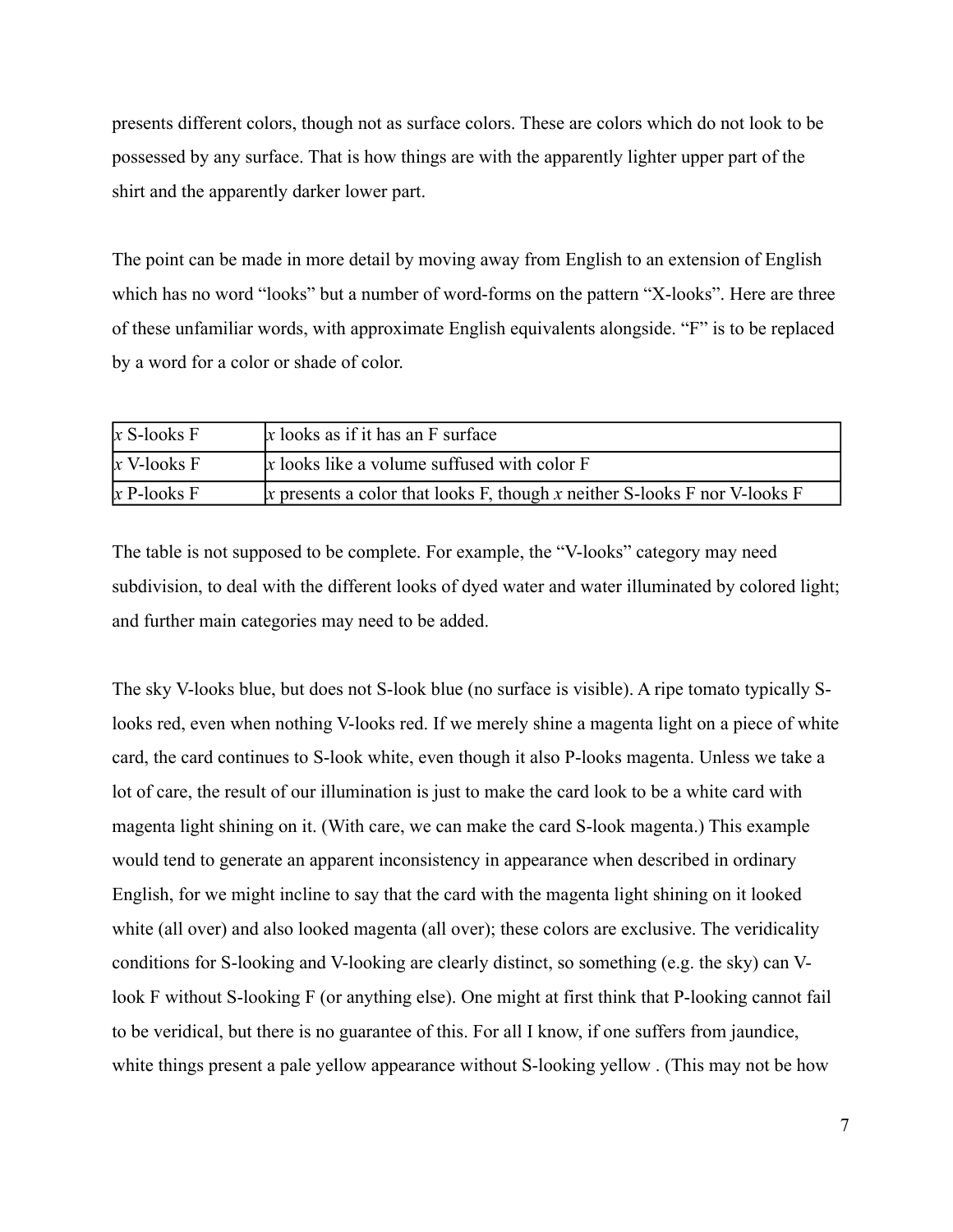things are in the disease, but it is not ruled out apriori.) If so, we would wish to say that the yellow P-look is non-veridical.

The envisaged X-look language enables us to describe some familiar features of appearance that are hard to describe in English. When we put on sunglasses things in a sense look darker but (as we might put it) do not look as if they are darker, a case which generates the original puzzle. The contrast is not merely that between phenomenal and epistemic looks. As I put on the sunglasses I have no tendency to judge that any object becomes darker. In addition, there is a clear sense in which the objects do not look darker. In X-language the threatened inconsistency in appearance is avoided: objects S-look the same before and after putting on the glasses, but they do not Plook the same.

P-looking is so defined as to exclude S-looking and V-looking. But is there not a more general notion, call it P\*-looking, which includes the other kinds of looking, and which is the basic form of a mind's experiential confrontation with a color? We might think of it as a color being presented, but without specification of whether it is presented as a surface color, a volume color, or whatever. For every X, if something X-looks F, it P\*-looks F. Then we seem to be saddled with contradiction in appearance, for it seems we must say both that the shirt P<sup>\*</sup>-looks uniform in color and also P\*-looks non-uniform.

I think it is wrong to say that such a general notion of looking has any part to play in describing our visual experiences, at least where colors are concerned. When the shirt looks uniform orange, it is not that a uniform orange color is presented. S-looking does not guarantee P\*-looking, if "P<sup>\*"</sup> connects in any natural way with the ordinary notion of presentation. What may have been overlooked is that there is a purely phenomenal notion of S-looking which does not always amount to the presentation of a color. It is not that we infer that the shirt is uniform orange: that is how it looks. Yet there is no presentation of a uniform orange color which extends across the shirt. That is just how things are with how things look; and we should welcome it, for this is what ensures that there is not really a contradiction in appearance.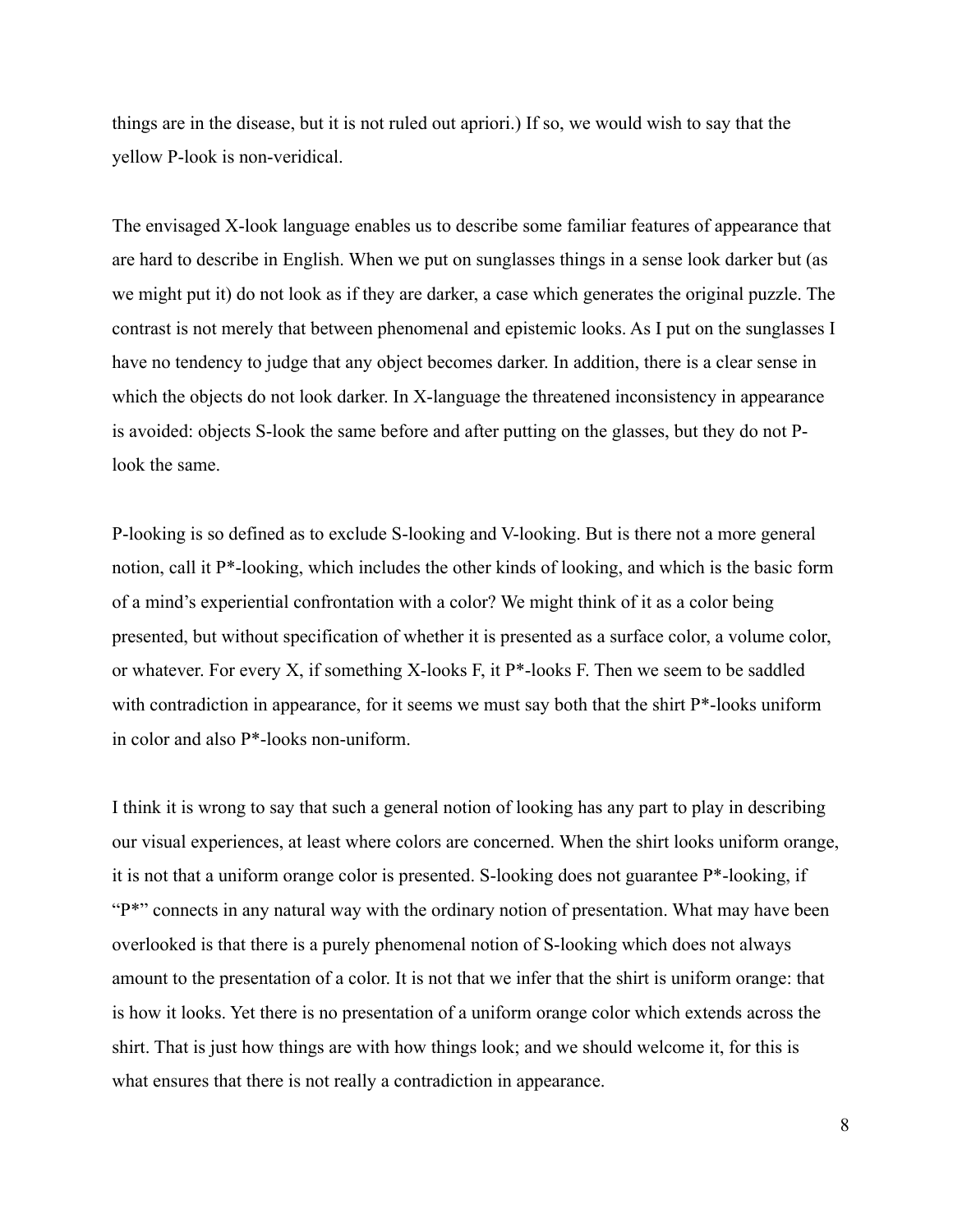| $x$ veridically S-looks $F$  | $x$ has an F surface                  |
|------------------------------|---------------------------------------|
| $x$ veridically V-looks $F$  | $x$ is a volume suffused with color F |
| $ x$ veridically P-looks $F$ | $x$ presents color $F$                |

The veridicality conditions for the different X-look words are obvious:

It is also obvious how to extend these to comparative cases.<sup>2</sup>

The orange shirt veridically S-looks a single shade of orange all over, and veridically P-looks different shades. So the shirt has a surface which is a single shade all over, but presents different shades. What else could one expect from different levels of illumination?

IV

One might attempt to resolve the puzzle in other ways. I will mention two such alternatives.

(A) "Darker than" is unspecific or ambiguous between darker in color than, call this *darkerc*, and less brightly illuminated than, call this *darkeri.* The lower part of the shirt looks darkeri than the upper part, but does not look darker<sub>c</sub>. So it does not look darker in color than the upper part, and so does not look different in color from the upper part; only differently illuminated. One problem with the proposal arises from the close semantic connection between the comparative and noncomparative forms: both or neither should display ambiguity or underspecification. Hence the present proposal entails that "dark" in, for example, "dark orange", can properly interpreted as meaning "less brightly illuminated orange". This result is incorrect: dark orange is a color, not some kind of pairing of a color and an illumination level. The proposal is also lacking in generality. Lacking the resources of the X-looks language, we can create similar puzzles that do not depend on "darker" or "dark". The swimming pool (or the water in it) illuminated by a pink underwater light at night veridically looks pink, but it is not pink; hence we must find an alternative account of veridical looking in this case. Likewise the sky veridically looks blue, even

<span id="page-8-0"></span><sup>&</sup>lt;sup>2</sup> There are other normative dimensions of assessment of appearances, for example, something may look just as it should (to a creature with such-and-such a perceptual system in such-andsuch circumstances).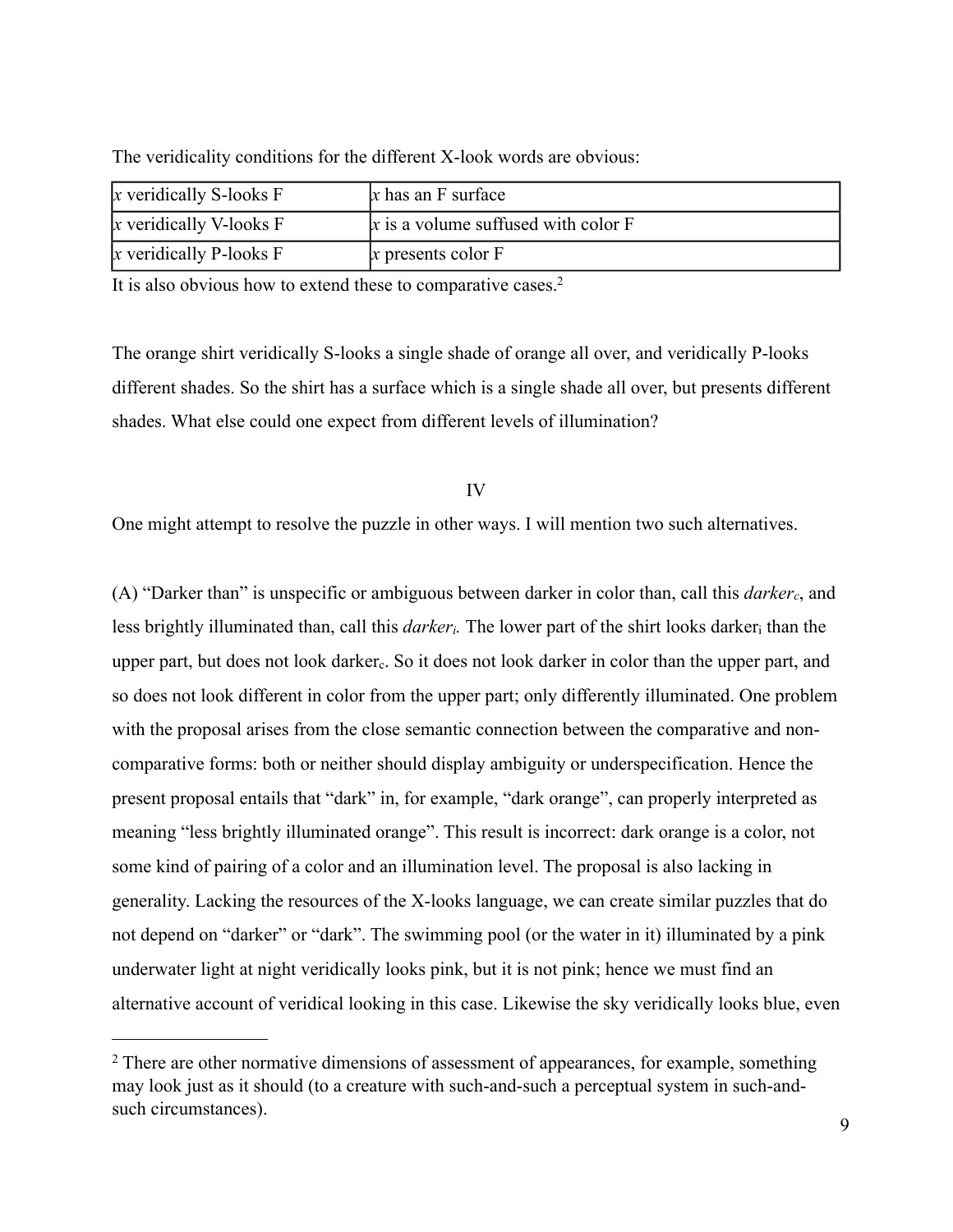though it has no blue surface (and so counts as "not blue", as this phrase is most often used), and an apple may veridically look red even though it has no volume suffused with red.

(B) Color words are semantically underspecific or ambiguous or polysemous: "x is orange" may be true just if x has an orange surface, or just if x is a volume suffused with orange, or just if x is an orange light. We don't need different ways of looking, only different ways in which colors can find a place in the world. For example, instead of "x S-looks F" we should say "x looks  $Fs$ ", where "F" is to be replaced by a color adjective, and the subscript shows that it is to taken as ascribing a surface color. Instead of "x V-looks F" we should say "x looks FV"; and so on. There is one way of looking, but many ways color can relate to objects.

The idea has some appeal. For one thing there are certainly many ways for colors to exist, not just as surface colors. And there is independent evidence for the relevant behavior of color adjectives.[3](#page-9-0) But the proposal seems not to do justice to all the cases, including the original one: "orange" is used just once in (1) and (2), so supposing the word to be polysemous does not immediately explain the phenomenon. Another conspicuously hard case for this approach is the change in look produced by putting on sunglasses. We can describe the effect without using any specific color words ("Everything looks darker, though nothing looks to have changed color"), so polysemous color words don't seem to be able to begin to address the case.

V

When we speak the X-looks language, there is no inconsistency, within or outside of appearances, as we saw in §III above. Nothing follows about how things are when we speak English. A simple conjecture extends the happy result for the X-look language to English: English "looks" is ambiguous between, or unspecific between, or polysemous between, the meanings of the various X-looks expressions. The upshot is (i) that we have inconsistency in appearance only when there is inconsistency in the content of "looks" sentences which have been rendered unambiguous or specific in the same way and (ii) that there is no single veridicality

<span id="page-9-0"></span><sup>3</sup> There are well-known cases in which surface and interior colors are contrasted, as in Travis (1997) and Bezuidenhout (2002).